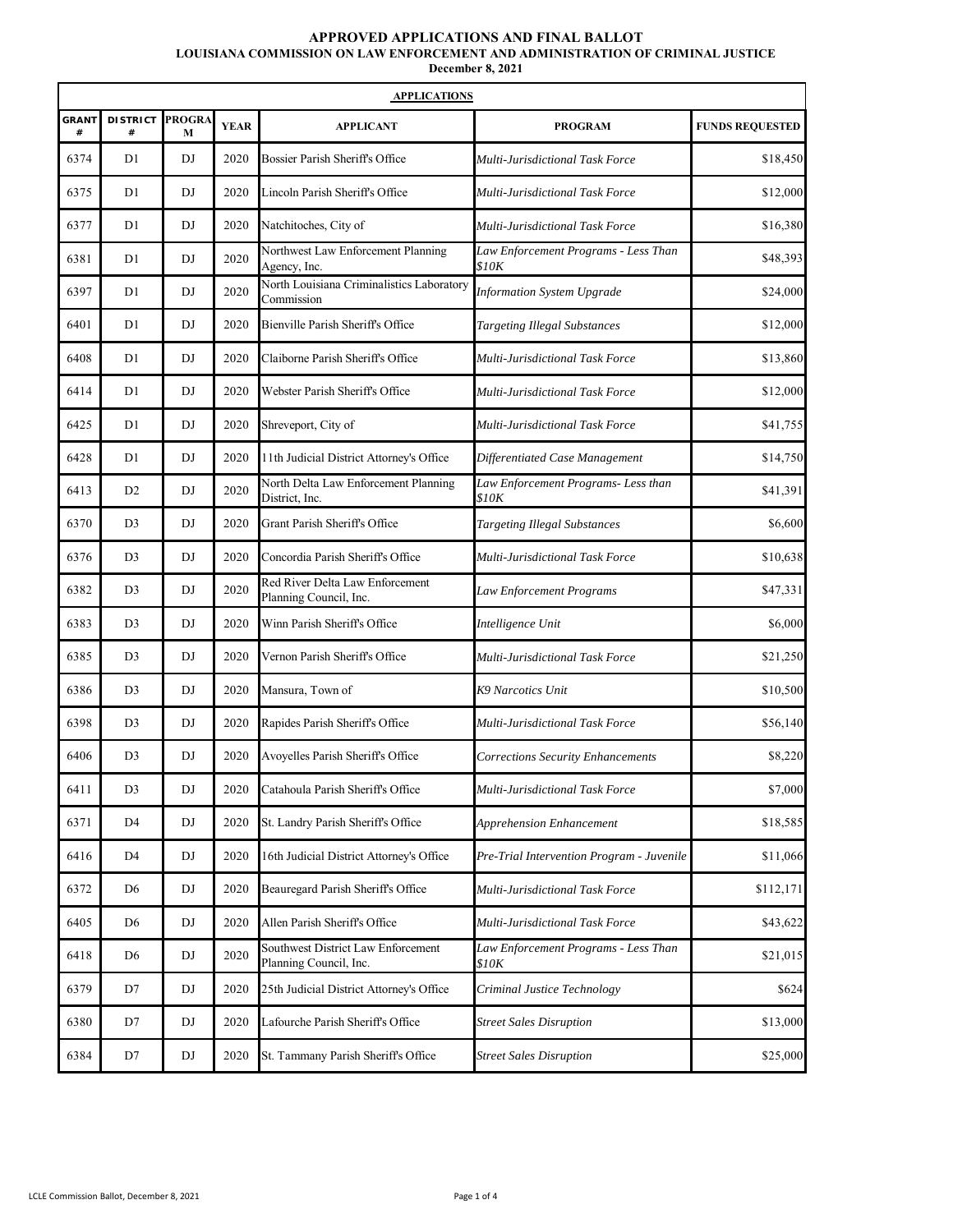| 6387                                                                              | D7             | DJ        | 2020 | Westwego, City of                                                      | Criminal Patrols                                                      | \$16,098  |
|-----------------------------------------------------------------------------------|----------------|-----------|------|------------------------------------------------------------------------|-----------------------------------------------------------------------|-----------|
| 6388                                                                              | D7             | DJ        | 2020 | Westwego, City of                                                      | Criminal Patrols - Less Than \$10K                                    | \$12,535  |
| 6389                                                                              | D7             | DJ        | 2020 | St. James Parish Sheriff's Office                                      | Criminal Justice Technology                                           | \$8,350   |
| 6390                                                                              | D7             | DJ        | 2020 | 22nd Judicial District Attorney's Office                               | <b>Career Criminal Prosecution District</b>                           | \$16,200  |
| 6392                                                                              | D7             | DJ        | 2020 | 24th Judicial District Attorney's Office                               | Pre-Trial Intervention                                                | \$36,523  |
| 6393                                                                              | D7             | DJ        | 2020 | Plaquemines Parish Sheriff's Office                                    | <b>Street Sales Disruption</b>                                        | \$3,400   |
| 6394                                                                              | D7             | DJ        | 2020 | Plaquemines Parish Sheriff's Office                                    | Criminal Justice Technology - Less Than<br>\$10K                      | \$7,728   |
| 6396                                                                              | D7             | DJ        | 2020 | 34th Judicial District Attorney's Office                               | Pre-Trial Intervention                                                | \$8,200   |
| 6400                                                                              | D7             | DJ        | 2020 | St. James Parish Sheriff's Office                                      | Criminal Justice Technology - Less Than<br>\$10K                      | \$12,689  |
| 6404                                                                              | D7             | DJ        | 2020 | Jefferson Parish Sheriff's Office                                      | <b>Street Sales Disruption</b>                                        | \$35,740  |
| 6410                                                                              | D7             | DJ        | 2020 | Kenner, City of                                                        | Criminal Patrols                                                      | \$15,717  |
| 6420                                                                              | D7             | DJ        | 2020 | Terrebonne Parish Consolidated<br>Government - Houma Police Department | Multi-Jurisdictional Task Force - Less<br>Than \$10K                  | \$17,385  |
| 6421                                                                              | D7             | DJ        | 2020 | Terrebonne Parish Sheriff's Office                                     | <b>Street Sales Disruption</b>                                        | \$16,750  |
| 6422                                                                              | D7             | DJ        | 2020 | Sr. Bernard Parish Sheriff's Office                                    | Criminal Justice Technology                                           | \$10,032  |
| 6423                                                                              | D7             | DJ        | 2020 | Gretna, City of                                                        | <b>Street Sales Disruption</b>                                        | \$13,602  |
| 6427                                                                              | D7             | DJ        | 2020 | Terrebonne Parish Consolidated<br>Government - Houma Police Department | Multi-Jurisdictional Task Force                                       | \$15,500  |
| 6431                                                                              | D7             | DJ        | 2020 | Jean Lafitte, Town of                                                  | Criminal Patrols                                                      | \$6,300   |
| 6378                                                                              | D <sub>8</sub> | DJ        | 2020 | Louisiana District Attorney's Association                              | State Civil Rico Training - DART                                      | \$85,681  |
| 6403                                                                              | D <sub>8</sub> | DJ        | 2020 | Louisiana DPS & C - State Police                                       | <b>Operation Silver Bear</b>                                          | \$85,681  |
| 6424                                                                              | D <sub>8</sub> | DJ        | 2020 | Louisiana Public Defender Board                                        | <b>Indigent Defense</b>                                               | \$50,000  |
|                                                                                   |                |           |      |                                                                        | Edward Byrne Justice Assistance Grant Progran (BJAG) (DJ) \$1,147,852 |           |
| 6433                                                                              | D1             | $\rm{JF}$ | 2020 | Many, Town of                                                          | School Resource Officer                                               | \$49,924  |
| 6419                                                                              | D <sub>2</sub> | JF        | 2020 | 5th Judicial District Attorney's Office                                | <b>Adolescent Intervention Program</b>                                | \$48,571  |
| 6432                                                                              | D <sub>3</sub> | JF        | 2020 | Catahoula Parish Sheriff's Office                                      | School Resource Officer                                               | \$43,939  |
| Title II - Juvenile Justice & Deliquency Prevention Program (JJDP) (JF) \$142,434 |                |           |      |                                                                        |                                                                       |           |
| 6434                                                                              | D <sub>8</sub> | LJ        | 2021 | SocialWorx Institute, Inc.                                             | Trauma-Informed Services for Child<br>Crime Survivors                 | \$104,200 |
| Justice Reinvestment Initiative (LJRI) (LJ) \$104,200                             |                |           |      |                                                                        |                                                                       |           |
| 6365                                                                              | D <sub>8</sub> | <b>RT</b> | 2020 | Concordia Parish Sheriff's Office                                      | Residential Substance Abuse Treatment<br>Program                      | \$150,000 |
| Residential Substance Abuse Treatment Program (RSAT) (RT) \$150,000               |                |           |      |                                                                        |                                                                       |           |
| 6215                                                                              | D <sub>2</sub> | VA        | 2020 | Ouachita Parish Sheriff's Office                                       | Victim Outreach Program                                               | \$41,456  |
| 6216                                                                              | D <sub>2</sub> | VA        | 2020 | D.A.R.T. - Domestic Abuse Resistance<br>Team                           | Domestic Violence Program                                             | \$26,801  |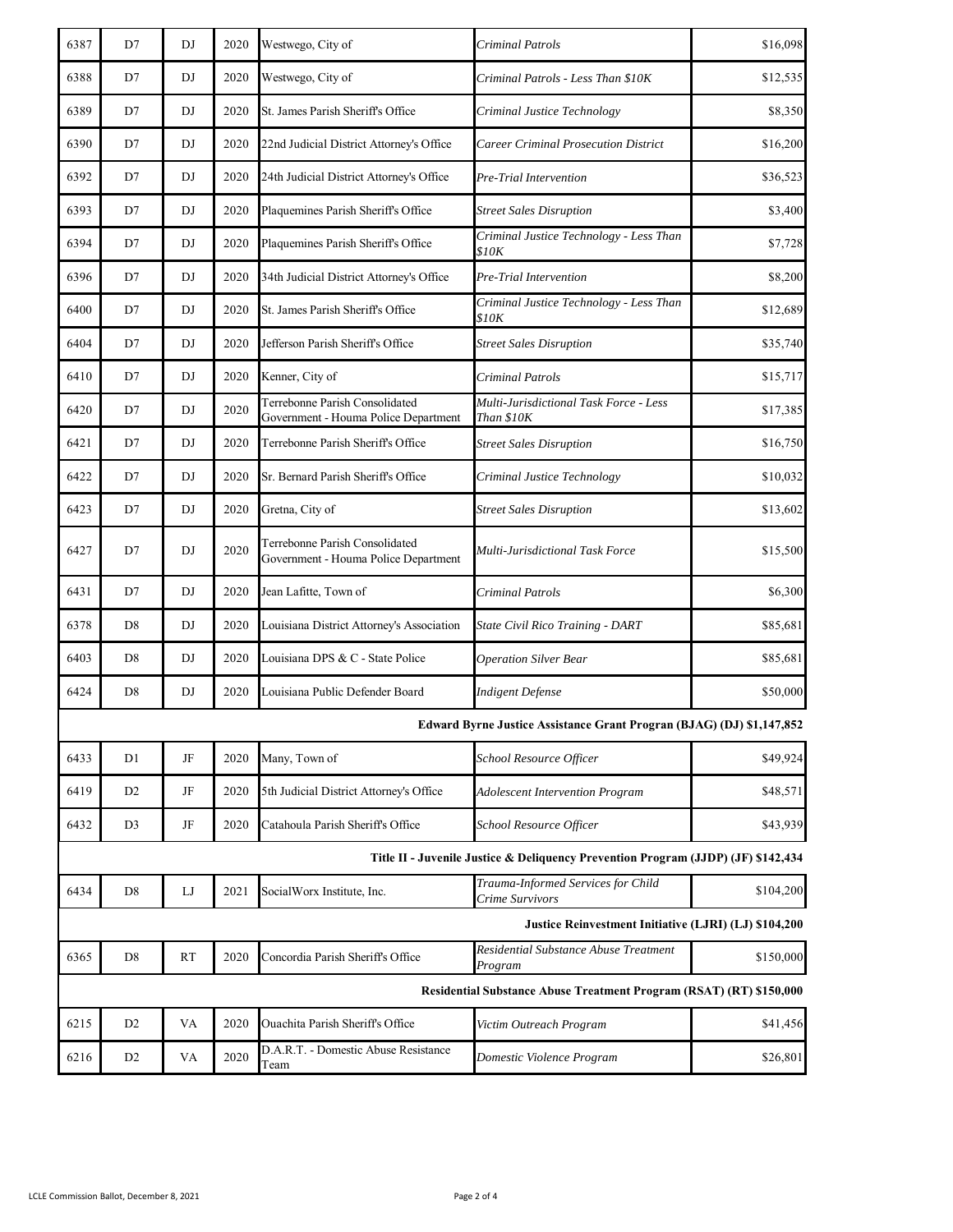| 6217 | D <sub>2</sub> | VA | 2020 | West Carroll Parish Sheriff's Office                               | Victim Outreach Program                     | \$18,545  |
|------|----------------|----|------|--------------------------------------------------------------------|---------------------------------------------|-----------|
| 6226 | D <sub>2</sub> | VA | 2020 | Jackson Parish Sheriff's Office                                    | Victim Assistance Program                   | \$40,370  |
| 6228 | D <sub>2</sub> | VA | 2020 | The Wellspring Alliance for Families, Inc.                         | Domestic Violence Rural Services<br>Program | \$100,528 |
| 6229 | D <sub>2</sub> | VA | 2020 | Pine Hills Children's Advocacy Center, Inc. Child Advocacy Program |                                             | \$42,569  |
| 6233 | D <sub>2</sub> | VA | 2020 | The Wellspring Alliance for Families, Inc.                         | Domestic FJC Program                        | \$253,079 |
| 6235 | D <sub>2</sub> | VA | 2020 | Our House, Inc.                                                    | Child Abuse Program                         | \$53,501  |
| 6241 | D <sub>2</sub> | VA | 2020 | Richland Parish Sheriff's Office                                   | Victim Assistance Program                   | \$28,086  |
| 6250 | D <sub>2</sub> | VA | 2020 | The Wellspring Alliance for Families, Inc.                         | Domestic Violence Counseling Program        | \$281,865 |
| 6252 | D <sub>2</sub> | VA | 2020 | Southern Center for Children and Families,<br>Inc.                 | Child Abuse Program                         | \$476,493 |
| 6260 | D <sub>2</sub> | VA | 2020 | Franklin Parish Sheriff's Office                                   | Victim Assistance Program                   | \$45,804  |
| 6265 | D <sub>2</sub> | VA | 2020 | Union Parish Sheriff's Office                                      | Victim Assistance Program                   | \$53,405  |
| 6269 | D <sub>2</sub> | VA | 2020 | Morehouse Parish Sheriff's Office                                  | Victim Assistance Program                   | \$51,119  |
| 6271 | D <sub>2</sub> | VA | 2020 | 4th Judicial District Attorney's Office                            | Victim Assistance Program                   | \$215,957 |
| 6272 | D <sub>2</sub> | VA | 2020 | Northeast New Start Outreach, Inc.                                 | Victim Assistance Program                   | \$78,977  |
| 6280 | D <sub>2</sub> | VA | 2020 | Northeast Louisiana Substance Abuse, Inc.                          | Victim Assistance Program                   | \$75,891  |
| 6347 | D <sub>2</sub> | VA | 2020 | Monroe, City of                                                    | Domestic Violence Program                   | \$38,287  |
| 6348 | D <sub>4</sub> | VA | 2020 | Faith House, Inc.                                                  | Domestic Violence Program                   | \$395,962 |
| 6349 | D <sub>4</sub> | VA | 2020 | Lafayette Parish Sheriff's Office                                  | Victim Assistance Program                   | \$35,901  |
| 6350 | D <sub>4</sub> | VA | 2020 | Big Brothers/Big Sisters of Acadiana, Inc.                         | Child Advocacy Program                      | \$92,000  |
| 6351 | D <sub>4</sub> | VA | 2020 | 27th Judicial District Attorney's Office                           | <b>Elderly Victims of Crime Program</b>     | \$12,020  |
| 6352 | D4             | VA | 2020 | 27th Judicial District Attorney's Office                           | Victim Outreach Program                     | \$30,638  |
| 6353 | D <sub>4</sub> | VA | 2020 | 27th Judicial District Attorney's Office                           | Victim Assistance Program                   | \$14,754  |
| 6354 | D4             | VA | 2020 | St. Landry-Evangeline Sexual Assault<br>Center                     | Victim Assistance Program                   | \$86,615  |
| 6355 | D <sub>4</sub> | VA | 2020 | CASA of the 16th JDC, Inc.                                         | Court Appointed Special Advocates 16<br>JDC | \$19,820  |
| 6357 | D4             | VA | 2020 | Southern Center for Children and Families,<br>Inc.                 | Child Abuse Program                         | \$141,194 |
| 6358 | D <sub>4</sub> | VA | 2020 | 16th Judicial District Attorney's Office                           | Child Abuse Program                         | \$30,028  |
| 6359 | D4             | VA | 2020 | CASA of St. Landry-Evangeline, Inc.                                | Court Appointed Special Advocates of<br>SLE | \$19,820  |
| 6362 | D4             | VA | 2020 | Hearts of Hope                                                     | Victim Assistance Program                   | \$440,677 |
| 6361 | D8             | VA | 2020 | New Orleans, City of - Office of Criminal<br>Justice Coordination  | VOCA Administrative Funds                   | \$25,000  |
| 6363 | D8             | VA | 2020 | Capital District Law Enforcement Planning<br>Council, Inc.         | VOCA Administrative Funds                   | \$25,000  |
| 6366 | D <sub>8</sub> | VA | 2020 | <b>Evangeline Law Enforcement Planning</b><br>Council, Inc.        | VOCA Administrative Funds                   | \$25,000  |
| 6367 | D <sub>8</sub> | VA | 2020 | Northwest Law Enforcement Planning<br>Agency, Inc.                 | VOCA Administrative Funds                   | \$25,000  |